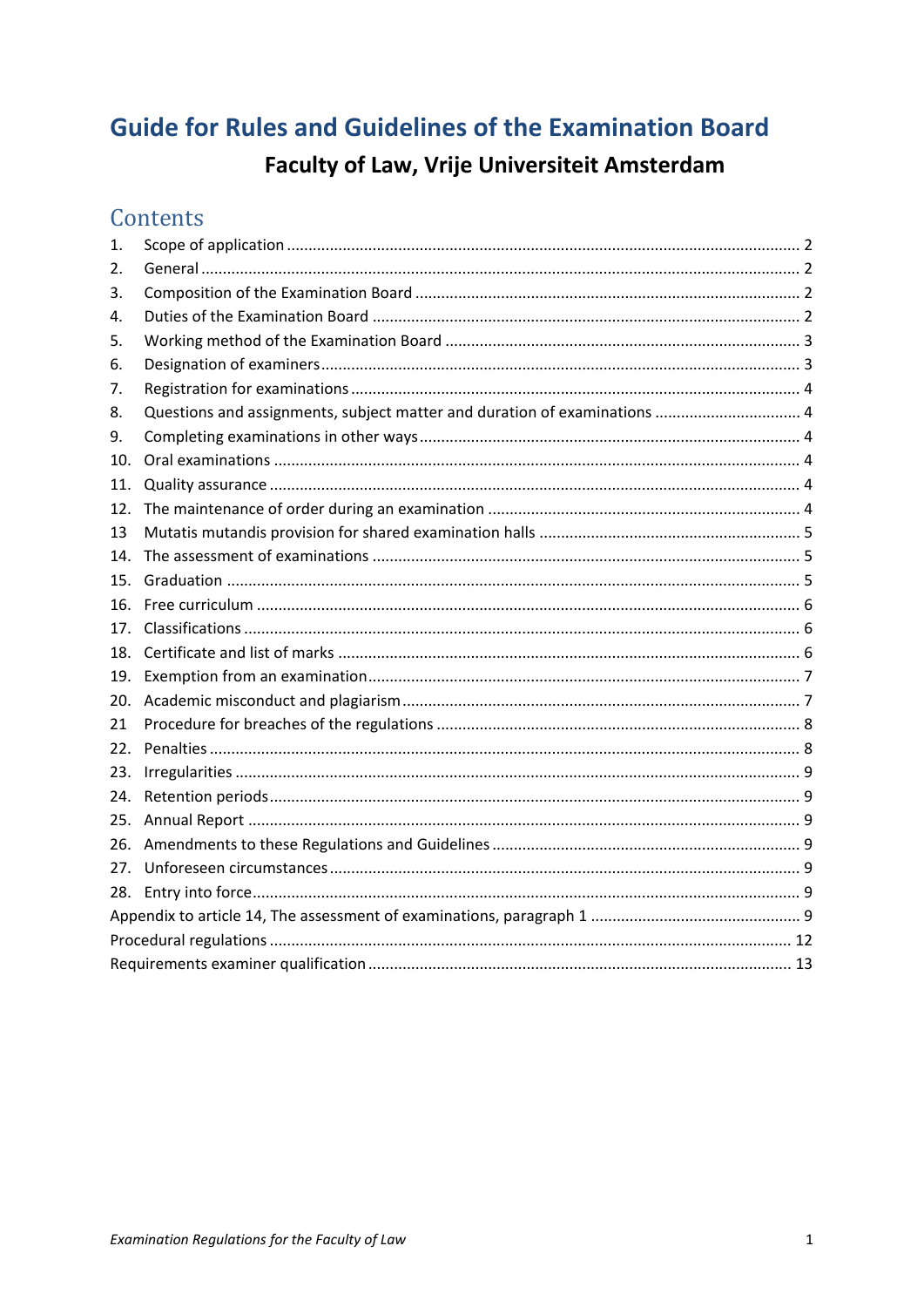# <span id="page-1-0"></span>**1. Scope of application**

Rules and Guidelines as stipulated in Article 7.12b, third paragraph, of the Higher Education and Research Act (*Wet op het hoger onderwijs en wetenschappelijk onderzoek*, WHW) are adopted by the Examination Board and further clarified as the Rules and Guidelines of the Examination Board. These Rules and Guidelines apply to the examinations and final assessments in the Faculty of Law's bachelor's and master's programmes.

These regulations apply to anyone following the degree programme in this academic year, irrespective of when he or she started the degree programme.

# <span id="page-1-1"></span>**2. General**

- 1. The terms used in the Teaching and Examination Regulation (TER) also apply to this regulation. All other terms are defined in accordance with legislation.
- 2. In the event that a provision in these regulations conflicts with a provision in the TER that applies to the relevant degree programme, the provision in the TER shall take precedence.

# <span id="page-1-2"></span>**3. Composition of the Examination Board**

- 1. The Faculty Regulations apply to the composition of the Examination Board. At least one member of the Examination Board works as a teacher within the programme or one of the programmes to which these Rules and Guidelines apply. At least one member of the Examination Board is not affiliated with the degree programme(s). Members of the Executive Board and persons otherwise bearing financial responsibility within the institution may not take a seat on the Examination Board.
- 2. Before a member is appointed, the Faculty Board (FB) will conduct a hearing with the Examination Board about the proposed appointment.
- 3. A member is appointed for a period of three years and may be reappointed.
- 4. The members of the Examination Board are appointed by the Faculty Board.
- 5. The Examination Board appoints one of its members to act as chair (external members are not eligible for this position). The chairperson is responsible for the day-to-day management of the Examination Board. If necessary, the chairperson will designate another member to deputize during absences.
- 6. The Faculty Board is responsible for guaranteeing that the Examination Board operates in an independent and expert manner.

# <span id="page-1-3"></span>**4. Duties of the Examination Board**

The duties of the Examination Board are regulated by law. These include in all events drawing up rules for the execution of duties and responsibilities and taking measures with regard to:

- a. determining in an objective and expert manner whether a student meets the conditions set in the Teaching and Examination Regulation relating to the knowledge, insight and skills necessary to be awarded a degree;
- b. maintaining and assuring the quality of all examinations and final degree assessments;
- c. determining guidelines and instructions to assess and determine the results of examinations and final degree assessments within the framework of the Teaching and Examination Regulations;
- d. granting exemptions for one or more examinations;
- e. extending the limited period of validity of an examination or exemption if a student submits a reasoned request to that effect. The Examination Board can decide to permit an extension of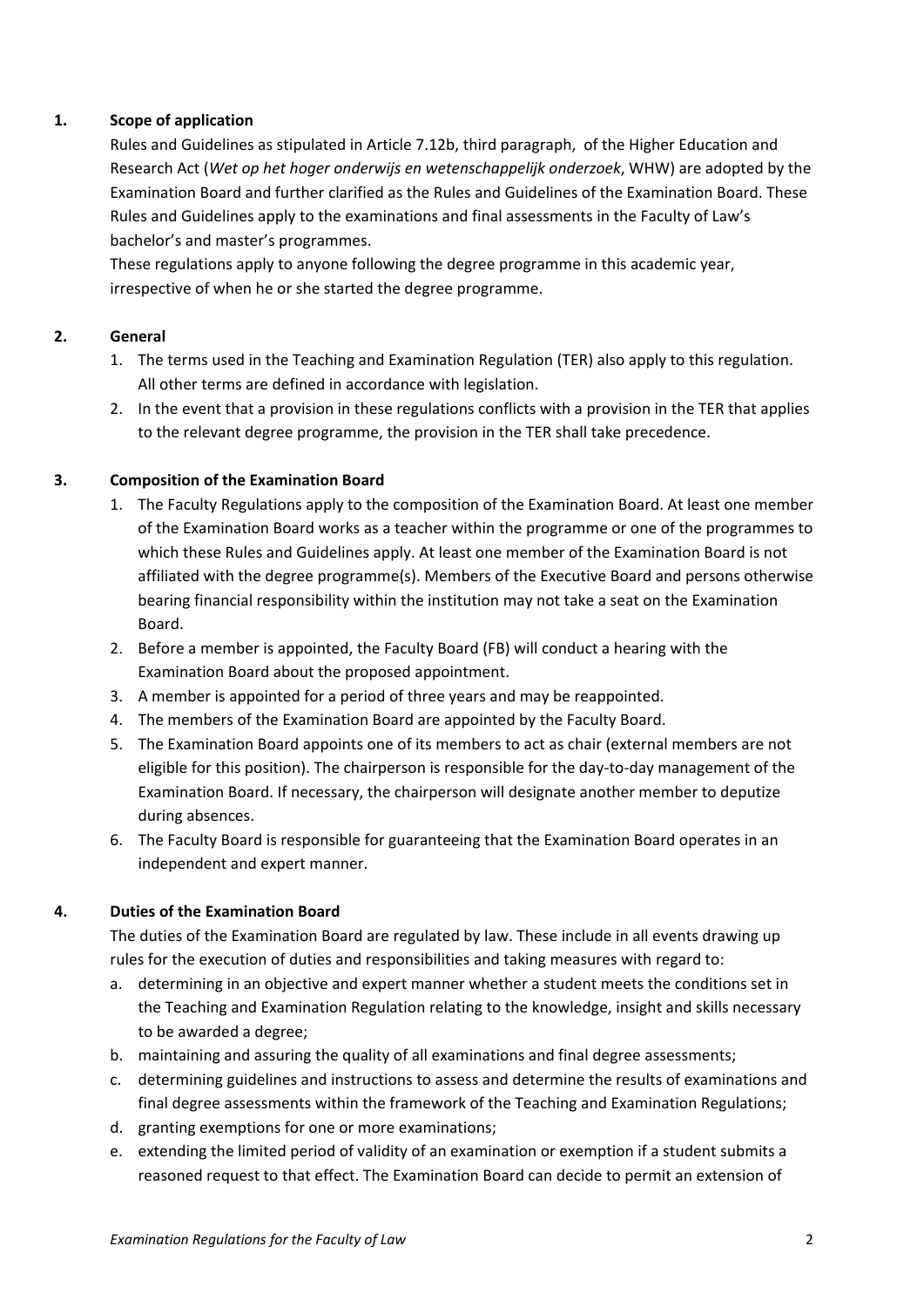validity only after the student making the request has successfully completed a supplementary examination on the relevant subject matter;

- f. ensuring that measures are taken in cases of academic misconduct;
- g. appointing examiners to conduct (interim) examinations and determine the results;
- h. granting a degree certificate, including a diploma supplement, as proof that the student has successfully completed the final degree assessment;
- i. granting permission to students to complete a free study programme with an examination that leads to the award of a degree;
- j. issuing a statement of results attained to persons who have successfully completed more than one examination but are not eligible for a degree certificate;
- k. preparing an annual report of its activities.

#### <span id="page-2-0"></span>**5. Working method of the Examination Board**

- 1. The Examination Board meets when its chair deems necessary. The meetings are not held in public.
- 2. The Faculty Board can allocate an an administrative secretariat to the Examination Board.
- 3. In the event of a request or complaint that involves a member of the Examination Board, this shall be dealt with in the absence of the member involved.
- 4. The request or complaint must always include a justification of the request or a description of the complaint.
- 5. The Examination Board will take a decision within thirty working days of receiving a request or complaint. The Examination Board may postpone this decision and inform the interested parties of this in writing.
- 6. The chairperson and the secretary execute the duties in mandate individually and are responsible for coordination of the execution.

#### <span id="page-2-1"></span>**6. Designation of examiners**

- 1. The Examination Board designates examiners individually.
- 2. Examiners are not required to have tenure with the Vrije Universiteit Amsterdam.
- 3. Designations are made ex officio or per request.
- 4. Prerequisites pertain to the designation, as described in the appendix "Requirements examiner qualification" to these regulations.
- 5. In preparation of the designation or the extension thereof the Examination Board investigates the suitability of the candidate-examiner, when necessary by means of consultations with the candidate, the Head of department or the Programme director.
- 6. The designation of an external examiner occurs only after the candidate-examiner has declared he or she will conform to the faculty regulations and procedures regarding examinations and assessments, with the other prerequisites remaining in full force and effect.
- 7. The designations are recorded in a register.
- 8. The designation is temporary of indefinite.
- 9. The designation may apply to a specific part of the examination process: course coordination (A), supervisor and assessor of bachelor theses (B), supervisor and assessor of master theses (C).
- 10. When an examiner no longer meets the requirements or otherwise does not function in the appropriate manner, the designation can be revoked. Section 5 is applicable herein.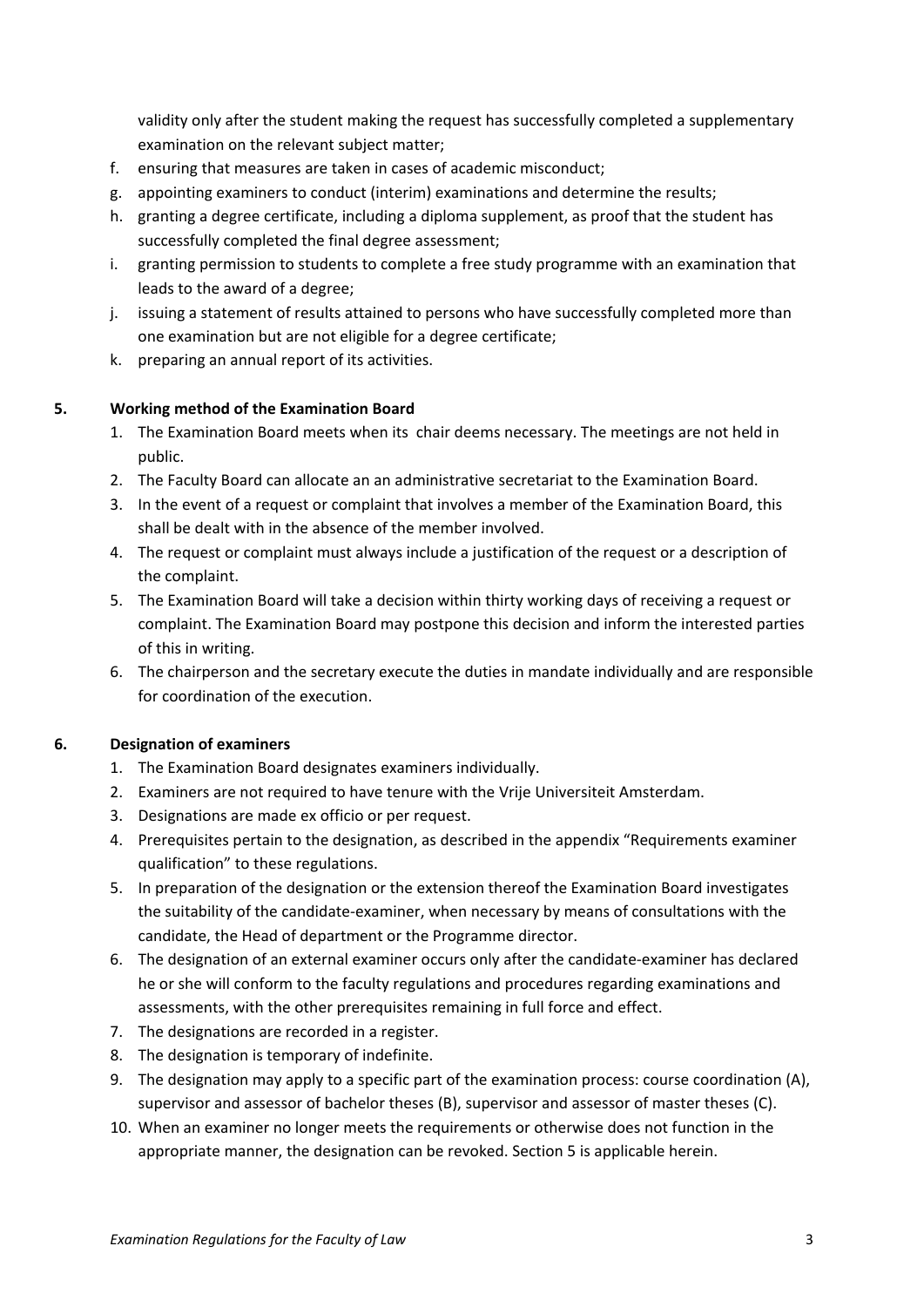# <span id="page-3-0"></span>**7. Registration for examinations**

- 1. Students can only participate in examinations if they are registered using the registration module in VUnet and if they have met the entry requirements for the specific component in question, as defined in the Teaching and Examination Regulations.
- 2. The student portal opens for registration at least six weeks prior to the date of the examination. The system closes two weeks prior to the date of the examination in question.

# <span id="page-3-1"></span>**8. Questions and assignments, subject matter and duration of examinations**

- 1. None of the individual questions or assignments in the examination will relate to anything other than the previously announced examination material. The main points of this examination material will be announced prior to the start of the programme component that prepares students for the examination in question.
- 2. In the event of a resit in a subsequent academic year, the student will sit an examination based on the material set for that examination in the academic year in question, unless the Examination Board decides otherwise at the request from the examiner.

# <span id="page-3-2"></span>**9. Completing examinations in other ways**

- 1. At an examiner's request, the Examination Board may permit a different form of examination than that stipulated in the study guide.
- 2. The Examination Board may give a student the opportunity to take an exam outside the normal timetable if exceptional circumstances give it cause to do so.
- 3. In the case of examinations outside the normal timetable, the examiner determines the form in which the examination in question is to be taken.

# <span id="page-3-3"></span>**10. Oral examinations**

An oral examination will be taken in the presence of a second examiner.

# <span id="page-3-4"></span>**11. Quality assurance**

- 1. In order to ensure the quality of the examinations, the Examination Board applies the faculty assessment policy, as stipulated in the 'Facultaire Nota Toetsbeleid'.
- 2. The length of each examination is such that the student can reasonably be expected to answer the questions in the time given.

# <span id="page-3-5"></span>**12. The maintenance of order during an examination**

- 1. At every examination, the student is required to present a valid proof of registration and a valid document for identification with signature and photograph.
- 2. Students' work will not be assessed until it has been established that they were registered for the examination in question.
- 3. If a student is unable to present proof of identity, or if the invigilator has doubts regarding the student's identity, then the student must sign his or her work in the presence of the invigilator.
- 4. The student's work will be assessed if:
	- a. it bears the signature as referred to above, and
	- b. the student properly identifies himself or herself to the examiner within 14 days after sitting the examination, and signs his or her work with a second signature that is identical to the first and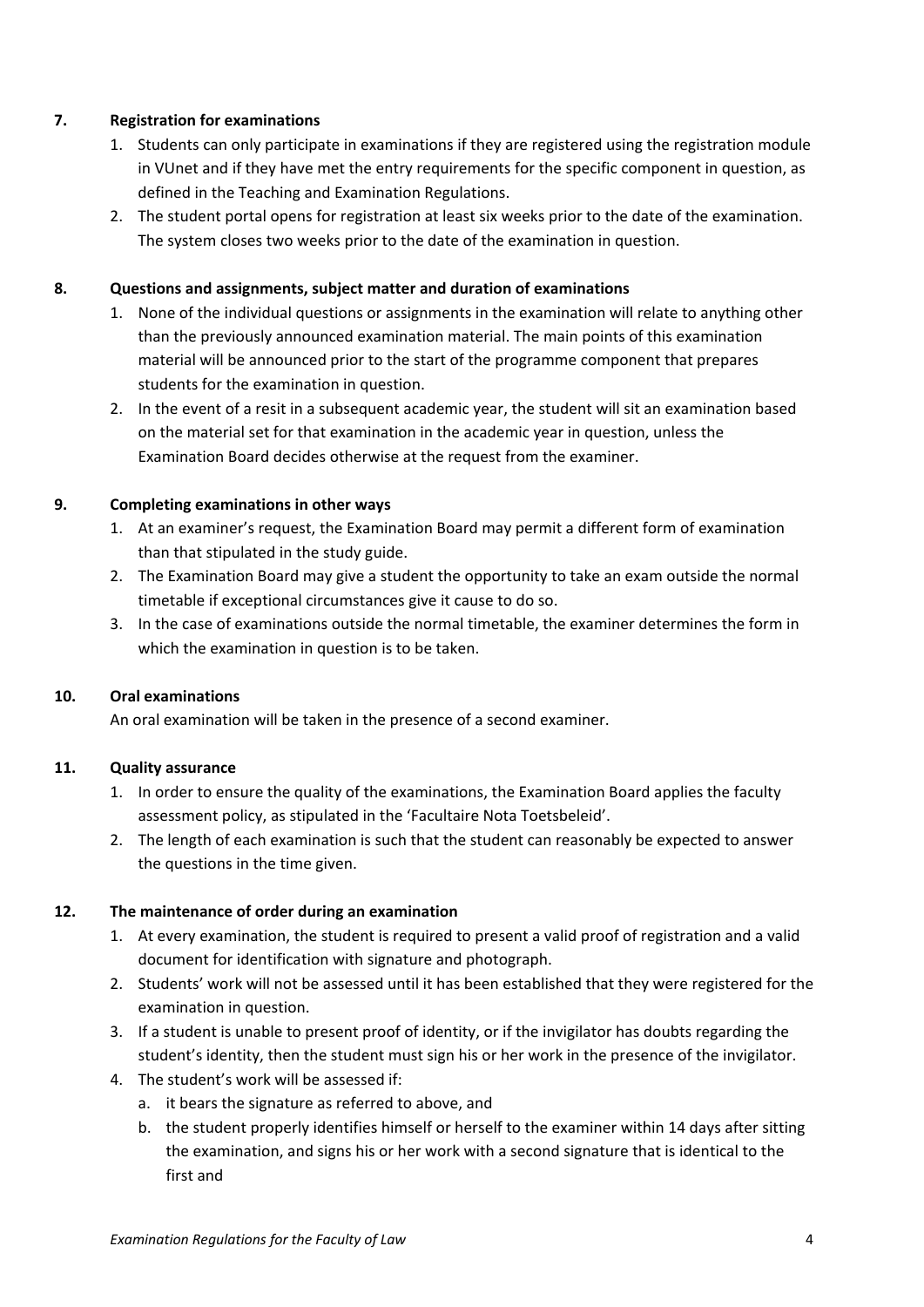- c. it has been established that the student was registered for the examination in question.
- 5. Invigilation is provided under the supervision of examiners.
- 6. The examiner ensures that a sufficient number of invigilators who monitor that the examination is conducted properly are appointed for the written examination.
- 7. Students are required to follow the instructions issued by the invigilators.
- 8. Students arriving after the examination has started will not be admitted, unless granted permission to do so by the examiner.
- 9. The examiner sees to it that all students sitting a given examination have the same period of time in which to complete the questions.

# <span id="page-4-0"></span>**13 Mutatis mutandis provision for shared examination halls**

1. Notwithstanding the provisions of Article 12 of these Examination Regulations and the Procedural regulations for examinations in the Dutch Law, Notarial Law, and Criminology programmes that derive from it, examinations held in examination halls where other faculties' examinations are being simultaneously held are subject to the Regulations for Shared Examination Rooms.[1](#page-4-3)

In the case of examinations held in shared examination rooms, at least one examiner must be present throughout the examination, on behalf of the department responsible for the examination in question.

2. The examiner can, when the exam takes place in a shared examination hall, transfer the responsibility for appointing invigilators to the designated central organization unit.

# <span id="page-4-1"></span>**14. The assessment of examinations**

- 1. The assessment of examinations takes place in accordance with the appendix to these regulations.
- 2. Students are considered to have passed an examination if they are awarded a grade of at least six for the component in question.
- 3. The assessment of examinations takes place in accordance with previously established standards that are as complete as possible and that, where appropriate, have been modified in accordance with the correction of the component.
- 4. Lecturers will only assess those theses whose topics they have approved in advance and where they have made arrangements for supervision with the student in question.
- 5. On the basis of the method of assessment, it should be possible for students to determine how their grade for the degree component was derived.
- 6. Students who participate in an examination, but who fail to submit any work for assessment will be awarded a grade of 1 for the component in question.

# <span id="page-4-2"></span>**15. Graduation**

<u>.</u>

- 1. The Examination Board determines the final degree assessment, when it has established that the student has completed all components of the degree successfully. The date of the degree will be the date on which the final examination was completed successfully.
- 2. A degree certificate can be issued only after the College Board has declared that the student has met all procedural requirements, including the payment of tuition.

<span id="page-4-3"></span><sup>1</sup> Ruling by the Executive Board of VU University Amsterdam, dated 5 September 2012.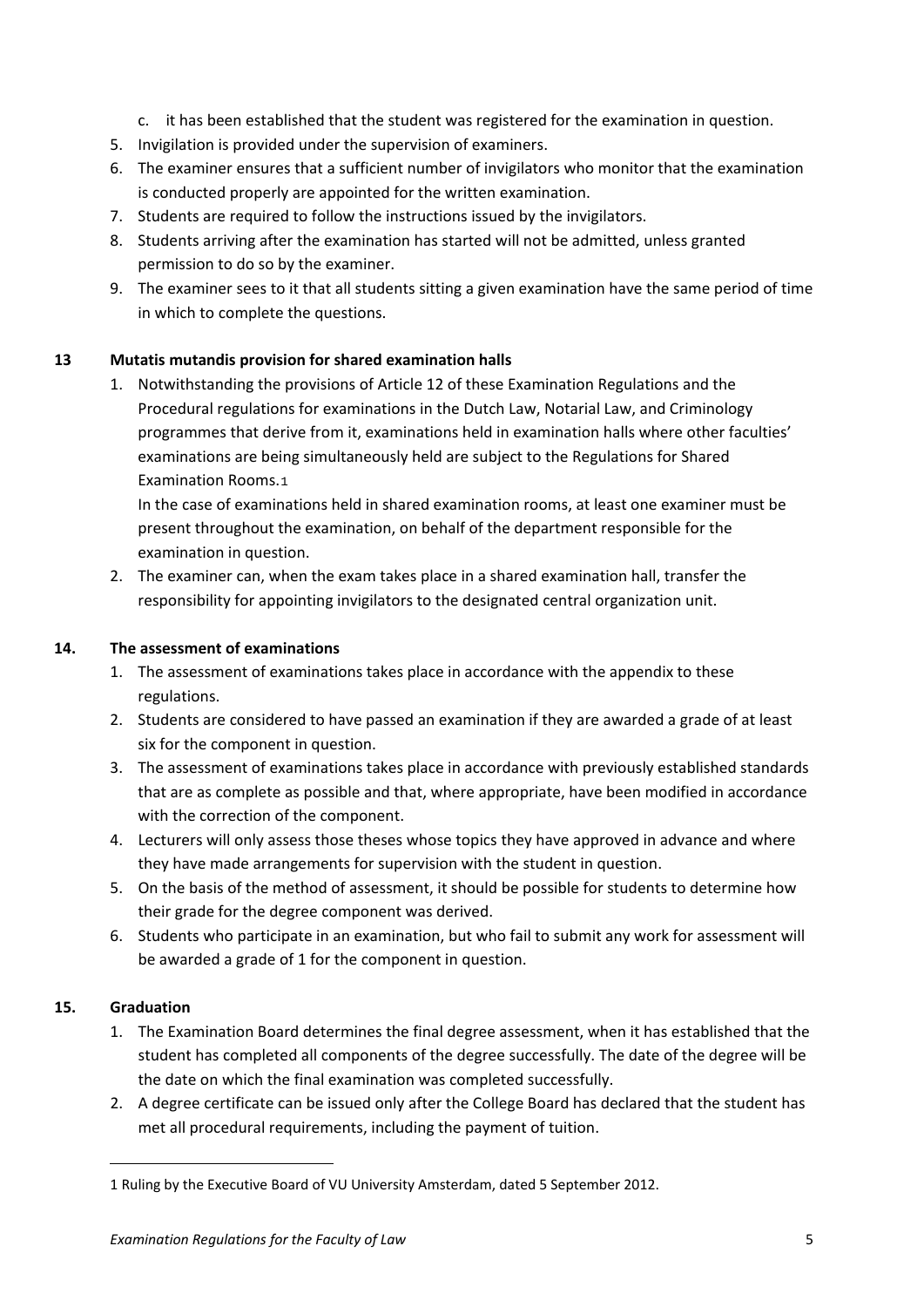#### <span id="page-5-0"></span>**16. Free curriculum**

- 1. Subject to certain conditions, the student has the option of compiling a curriculum of the student's own choice which deviates from the curricula prescribed by the programme.
- 2. The composition of such a curriculum requires the prior approval of the Examinations Board.
- 3. The free curriculum is compiled by the student from educational units offered at Vrije Universiteit Amsterdam or another institution of higher education and must at least have the size and scope (breadth and depth) of a regular Bachelor's or Master's programme. The student must ensure that the proposed Bachelor study programme will give access to at least one Master's programme. In doing so, the student is not obliged to take the relevant Master's programme.

# <span id="page-5-1"></span>**17. Classifications**

- 1. The Examination Board awards a classification of "cum laude" ("with merit") if the candidate:
	- has passed each degree component at the first attempt and
	- was awarded a grade of at least an 8 for their thesis, and
	- was awarded a grade of at least a 7 for the other degree components, and
	- was awarded an unweighted grade average of full 8 (i.e. prior to rounding) for all degree components.

The "cum laude" classification is recorded on the degree certificate.

Extra-curricular courses are not included in the calculation for "cum laude".<sup>[2](#page-5-3)</sup>

- 2. The Examination Board awards a classification of "summa cum laude" ("with distinction") if the candidate:
	- has passed each degree component at the first attempt and
	- was awarded a grade of at least an 9 for their thesis, and
	- was awarded a grade of at least a 8 for the other degree components, and
	- was awarded an unweighted grade average of full 9 (i.e. prior to rounding) for all degree components.

The "summa cum laude" classification is recorded on the degree certificate. Extra-curricular courses are not included in the calculation for "cum laude".<sup>[3](#page-5-4)</sup>

- 3. When applying the criteria for the award of a degree classification, any exemptions granted and appraisals not expressed as a number (VLD = Pass) are disregarded, with the exception of exemptions related to a previously written thesis. Any such previous thesis must have been awarded a grade of at least 8.
- 4. When applying the criteria for the award of a degree classification, any result obtained after the first grade is disregarded.

# <span id="page-5-2"></span>**18. Certificate and list of marks**

1. The Examination Board grants a degree certificate as proof that the student has passed his/her final degree assessment. The Examination Board adds a diploma supplement to the degree

<span id="page-5-3"></span><sup>&</sup>lt;sup>2</sup> This applies to all students who started the program after 1 September 2018 and for all students who graduate on or after 1 September 2019.

<span id="page-5-4"></span><sup>&</sup>lt;sup>3</sup> This applies to all students who started the program after 1 September 2018 and for all students who graduate on or after 1 September 2019.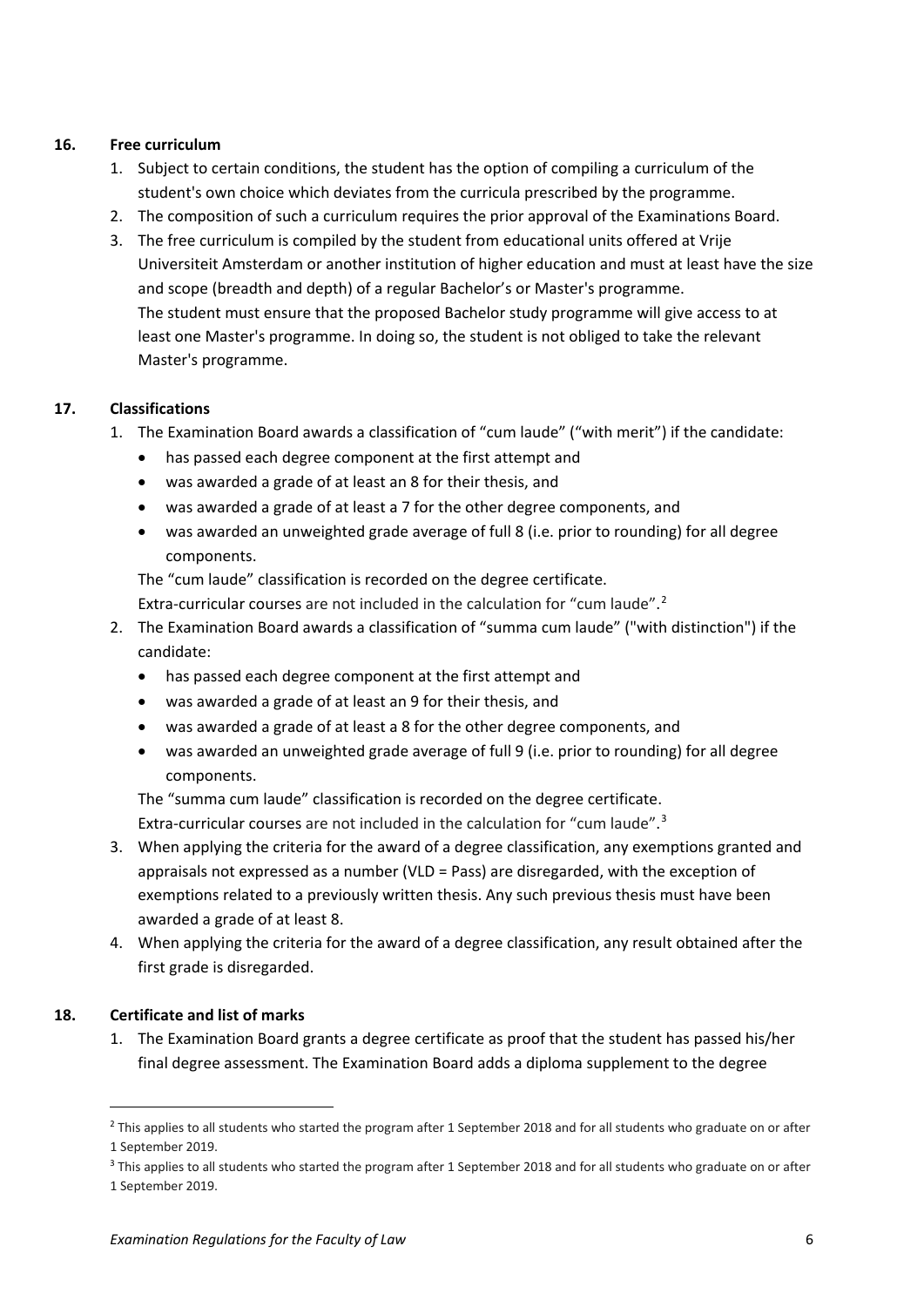certificate that provides information on the nature and content of the degree programme completed. The diploma supplement is drawn up in Dutch or English and complies with the European format.

2. Those who have passed more than one examination but who are not entitled to a degree certificate as referred to in paragraph 1 may, upon request, receive a statement issued by the relevant Examination Board which lists the examinations passed, specifying the educational units concerned, the number of credits thus obtained and when the examination results were achieved.

#### <span id="page-6-0"></span>**19. Exemption from an examination**

- 1. A request for exemption from an examination must be submitted before the start of the relevant component to the Examination Board via the appropriate form on VUnet.
- 2. After consulting the relevant examiner, the Examination Board can grant exemption from an examination or practical based on the following:
- 3. a successfully completed course component of a university or higher professional education programme that is equivalent in both content, level and study load to the component for which the exemption is requested.
- 4. Students wishing to meet the requirements of certain exams by studying at another faculty or university, in the Netherlands or abroad, must request permission from the Examination Board beforehand.
- 5. For the Master's programmes a maximum of 12 EC of the curriculum can be accumulated through granted exemptions.
- 6. This exemption does not apply to the Bachelor's or Master's thesis.

#### <span id="page-6-1"></span>**20. Academic misconduct and plagiarism**

- 1. Academic misconduct and plagiarism are defined as any act or omission by a student that partially or entirely precludes making an accurate assessment of their knowledge, understanding and skills, or those of another student.
- 2. At any event, the following will be considered to constitute academic misconduct:
	- a. being in possession of aids or resources (pre-programmed calculator, mobile phone, books, outlines, notes, etc.) which are not expressly permitted during the examination;
	- b. copying from others or exchanging information during the examination;
	- c. assuming someone else's identity during the examination;
	- d. allowing someone else to assume your identity during the examination;
	- e. obtaining details of examination questions before the date or time at which that examination is scheduled to take place;
	- f. modifying, extending or changing a degree component examination after it has been submitted for final assessment.
- 3. At any event, the following will be considered to constitute plagiarism:
	- a. using or copying another person's written work, data or ideas without a full and appropriate source references;
	- b. not clearly indicating in the text (by means of quotation marks or a particular layout, for example) that a passage of text is being cited directly from the work of another author, even where correct source references have been included;
	- c. paraphrasing the contents of other people's texts without appropriate source references;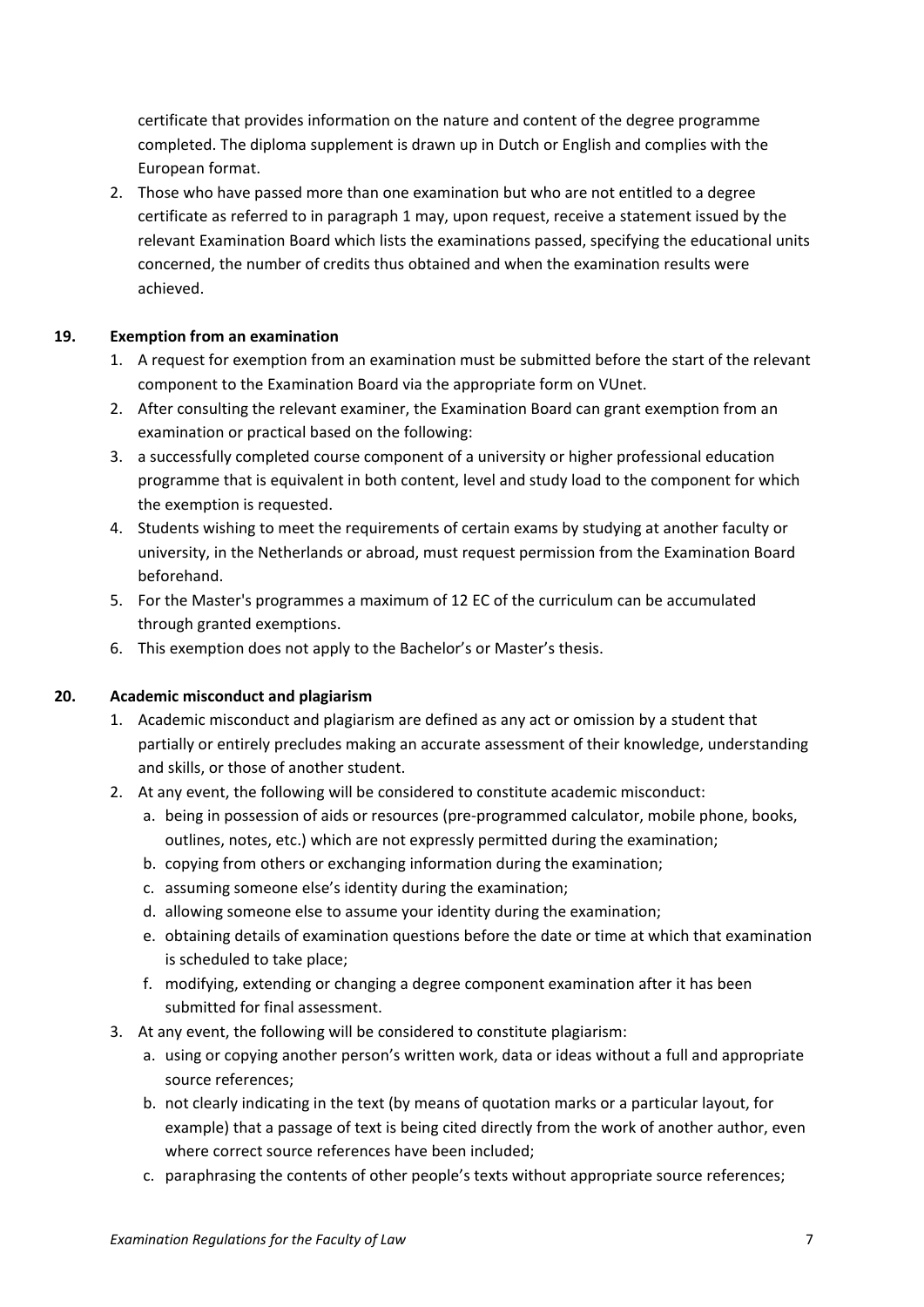- d. submitting [parts of] a previously submitted text, or a comparable text, for assignments from other degree components;
- e. copying work from other students and presenting this work as one's own;
- f. submitting assignments that have been obtained from a commercial agency or that have been written by someone else (whether or not in exchange for payment).

Electronic detection software programs may be used to detect plagiarism in texts. When submitting a text, the student implicitly consents to the text being entered into the database of the detection program concerned.

# <span id="page-7-0"></span>**21 Procedure for breaches of the regulations**

- 1. If the examiner ascertains, or has good reason to suppose, that academic misconduct has taken place, this must be reported to the Examination Board in writing immediately. The Examination Board will inform the student of this report in writing.
- 2. The invigilator or the examiner can request that the student hand over the incriminating material relating to the breach of regulations in question. Any refusal to do so will be recorded in the report referred to in paragraph 1.
- 3. If the breach of regulations is observed during an examination, the student is given the opportunity to complete the examination in the remaining time allotted.
- 4. The head of department, or a lecturer acting on the head's behalf, decides whether the Examination Board should be notified of this breach of regulations.
- 5. The case is placed before the Examination Board by submitting the report referred to in paragraph 1. This must take place within five working days after the breach of regulations was observed.
- 6. The Examination Board gives the student the opportunity to present a written comment on the report referred to in paragraph 1, within a reasonable period of time (to be determined by the Board).
- 7. After the period of time referred to in paragraph 6 has elapsed, the Examination Board gives the assessing lecturer (or the invigilator, as the case may be) and the student in question an opportunity to attend a meeting and verbally express their respective views, and to answer questions posed by the Board.
- 8. The Examination Board will make a decision concerning the penalty to be imposed as soon as possible. This must take place within six weeks of the date on which the period of time referred to in paragraph 6 elapses.

# <span id="page-7-1"></span>**22. Penalties**

- 1. If the Examination Board concludes that the student has cheated or committed plagiarism, then, depending on the nature and gravity of the breach of regulations involved, it can decide to award the student a grade of zero for the degree component in question. In addition, it can debar the student from all examinations for a period not exceeding one year following the date on which the breach of regulations was observed.
- 2. The Examination Board grants no exemption based on examinations which, during the period in which the student is debarred from sitting examinations, are held in another faculty.
- 3. Debarment by the Examination Board of another faculty also applies within the Faculty of Law of VU University Amsterdam, for the same period and for the same components.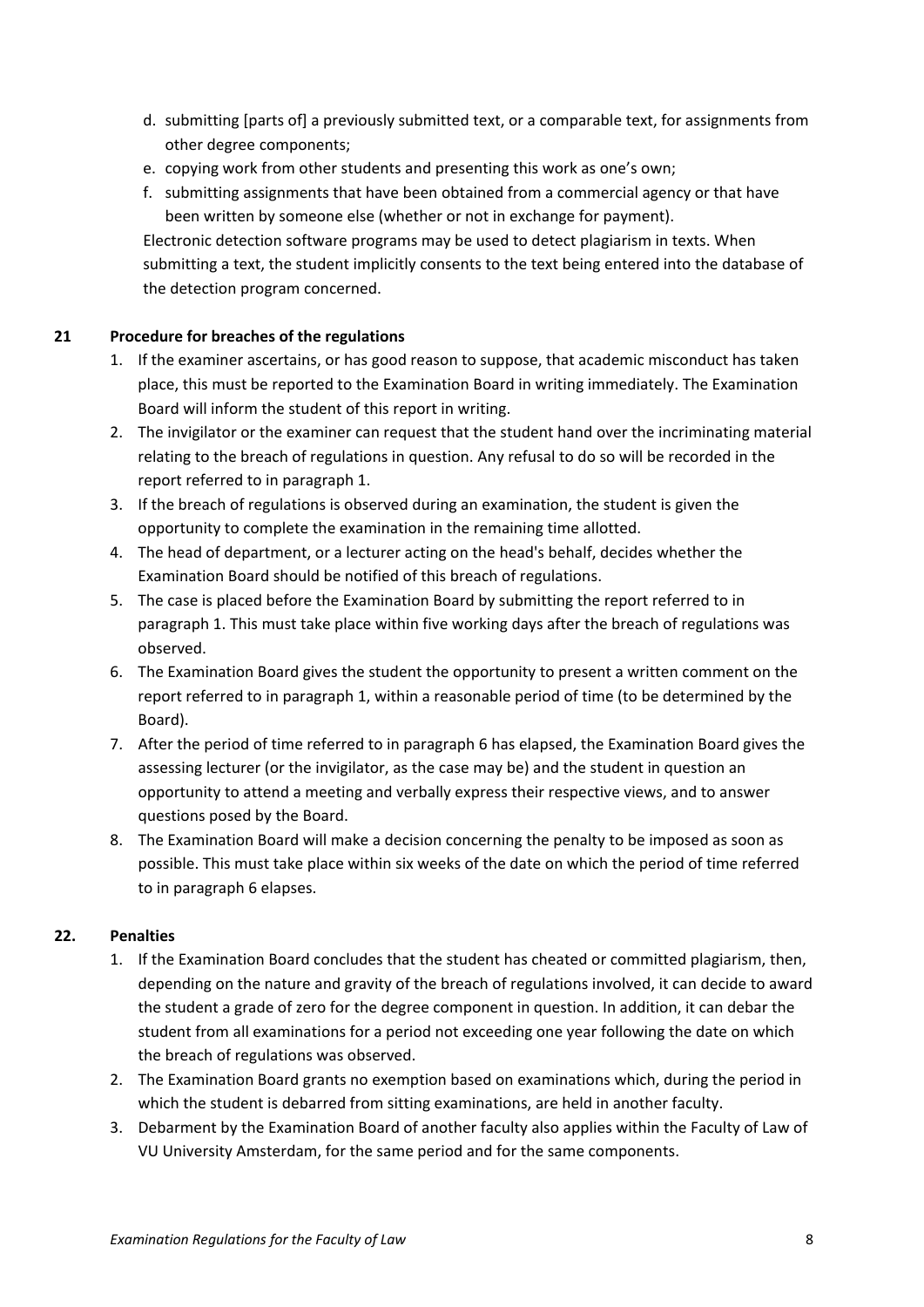#### <span id="page-8-0"></span>**23. Irregularities**

If the Examination Board concludes that one or more degree component examinations, or an entire examination, were not completed in the prescribed manner or that an examination component or examination was not held in the proper manner, it can declare the examination, or the relevant part thereof, invalid.

#### <span id="page-8-1"></span>**24. Retention periods**

Bachelor's theses and final assignments and Master's theses are retained for a period of at least seven years. Examination assignments are retained for at least seven years, with effect from the 1 January immediately after they were drawn up.

Written materials including essays and other assignments for which a (constituent) result was awarded as well as the results of examinations will be retained for a period of at least two years after the student's registration comes to an end.

For the purposes of programme re-accreditation, an arbitrary selection of work is retained for seven years. In relation to the remainder, the Examination Board follows the terms stipulated in the Vrije Universiteit Amsterdam's list of retention periods.

#### <span id="page-8-2"></span>**25. Annual Report**

By 1 November, the Examination Board will compile a report on its activities during the previous academic year. The Examination Board will send the annual report to the Faculty Board. On request, the annual report or parts of it can be made available to interested parties.

#### <span id="page-8-3"></span>**26. Amendments to these Regulations and Guidelines**

No amendments are made in relation to the current academic year, unless there is a reasonable expectation that this will not damage the interests of the students.

#### <span id="page-8-4"></span>**27. Unforeseen circumstances**

In any circumstances not covered by these Rules and Guidelines, or in circumstances where the provisions in these regulations are unreasonable or unfair to the student, the decisions of the Examination Board will be final.

#### <span id="page-8-5"></span>**28. Entry into force**

<span id="page-8-6"></span>These Rules and Guidelines come into force on 1 September 2018 Adopted by the Examination Board on 1 May 2018. **Appendix to article 14, The assessment of examinations, paragraph 1**

The following grades can be awarded for academic performances:

- whole numbers ranging from 1.0 to 10;
- the intermediate half numbers, such as 6.5, with the exception of 5.5

No grade of less than 1.0 is awarded.

In the table below, the columns are as follows:

1. Points: the total number of points that can be awarded for an examination (derived by totalling the points awarded for each question or assignment);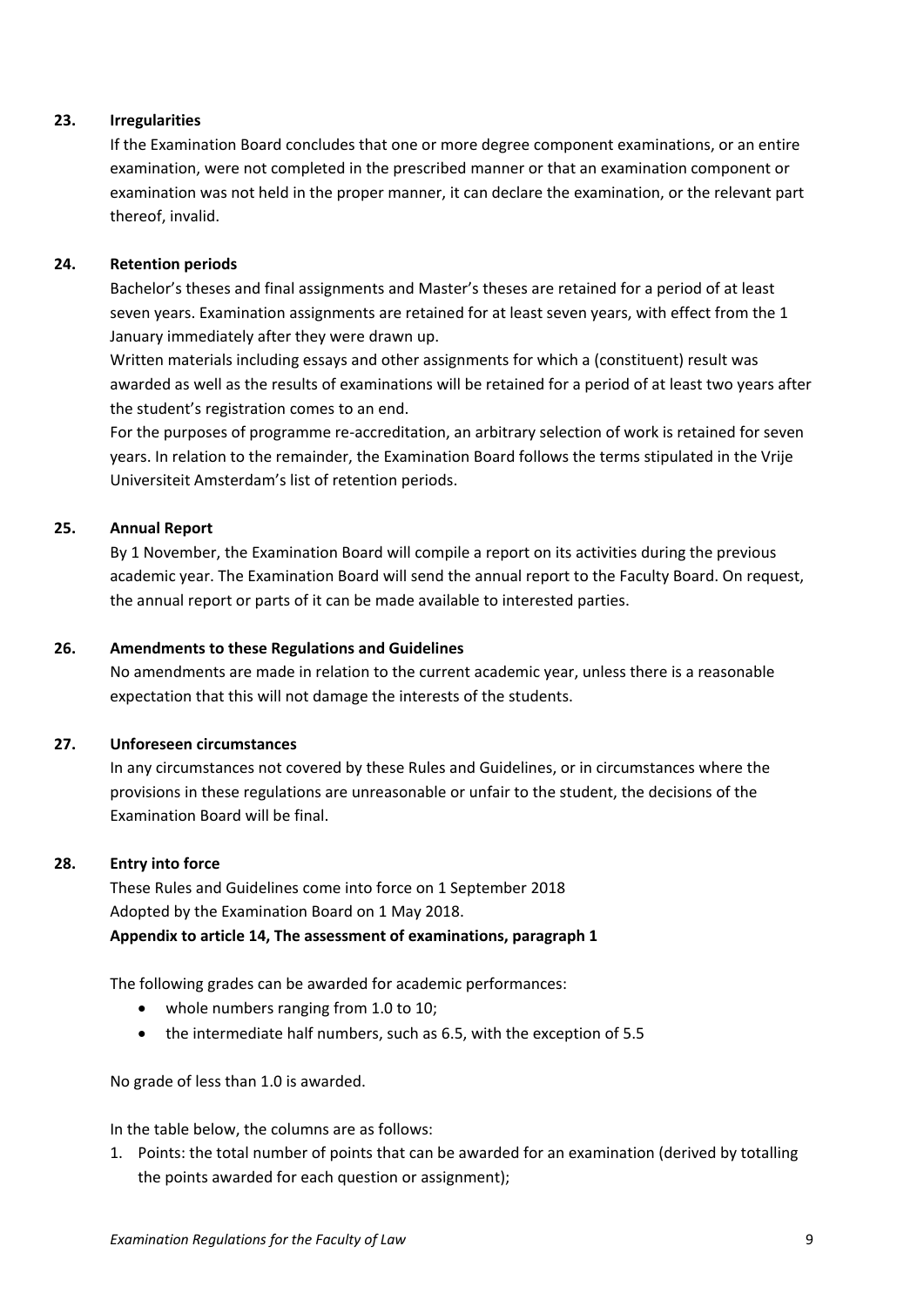2. Grade: the figure derived from the number of points awarded, entered into the computer (in accordance with the way in which the computer has been programmed).

The table shown below is based on a scale with a 100-point maximum. By doubling the number of points, a scale with a 50-point maximum can be converted to a 100-point scale. By halving the number of points, a scale with a 200-point maximum can be converted to a 100-point scale. If the assessment involves a multiple choice examination, a correction for the probability of guessing the correct answer is applied before the table is used. As a starting point (which may be waived, provided that a justification is given), the following method is used for this purpose. First, the average probability of guessing the correct answer is determined on the basis of the number of possible answers, divided by the number of questions. For example: there are 40 questions and 150 possible answers. This means that there are an average of 3.9 possible answers per question. So, per question, the probability of guessing the correct answer is 1/3.9 = 26.66%. This probability of guessing the correct answer is then used to determine the number of correctly answered questions that do not count towards the final grade. In the example: 26.66\*0.4 = 10.66. In accordance with the table, 55% of the remaining 29.34 questions (= 16.14) must be answered correctly to get a passing grade. In total, therefore, 10.66+16.14 = 26.8 (rounded up to 27) questions must be answered correctly to get a passing grade. Another way of putting it is to say that the passing grade is 27 questions.

| points | grade          | points | grade            | points | grade            |
|--------|----------------|--------|------------------|--------|------------------|
| 40     | $\overline{4}$ | 50     | 5                | 60     | 6                |
| 40.5   | 4              | 50.5   | 5                | 60.5   | 6                |
| 41     | $\overline{4}$ | 51     | 5                | 61     | 6                |
| 41.5   | 4              | 51.5   | 5                | 61.5   | 6                |
| 42     | $\overline{4}$ | 52     | 5                | 62     | $\boldsymbol{6}$ |
| 42.5   | 4.5            | 52.5   | 5                | 62.5   | 6.5              |
| 43     | 4.5            | 53     | 5                | 63     | 6.5              |
| 43.5   | 4.5            | 53.5   | 5                | 63.5   | 6.5              |
| 44     | 4.5            | 54     | 5                | 64     | 6.5              |
| 44.5   | 4.5            | 54.5   | 5                | 64.5   | 6.5              |
| 45     | 4.5            | 55     | $\boldsymbol{6}$ | 65     | 6.5              |
| 45.5   | 4.5            | 55.5   | 6                | 65.5   | 6.5              |
| 46     | 4.5            | 56     | $\boldsymbol{6}$ | 66     | 6.5              |
| 46.5   | 4.5            | 56.5   | 6                | 66.5   | 6.5              |
| 47     | 4.5            | 57     | $\boldsymbol{6}$ | 67     | 6.5              |
| 47.5   | 5              | 57.5   | 6                | 67.5   | $\overline{7}$   |
| 48     | 5              | 58     | $\boldsymbol{6}$ | 68     | $\overline{7}$   |
| 48.5   | 5              | 58.5   | 6                | 68.5   | $\overline{7}$   |
| 49     | 5              | 59     | $\boldsymbol{6}$ | 69     | $\overline{7}$   |
| 49.5   | 5              | 59.5   | 6                | 69.5   | $\overline{7}$   |
| 50     | 5              | 60     | $\boldsymbol{6}$ | 70     | $\overline{7}$   |

**Explanatory notes**: The 40-50 and 60-70 series illustrate the normal system of grading and rounding off, which is also used above 70 and below 40. The 50-60 series is anomalous since, in accordance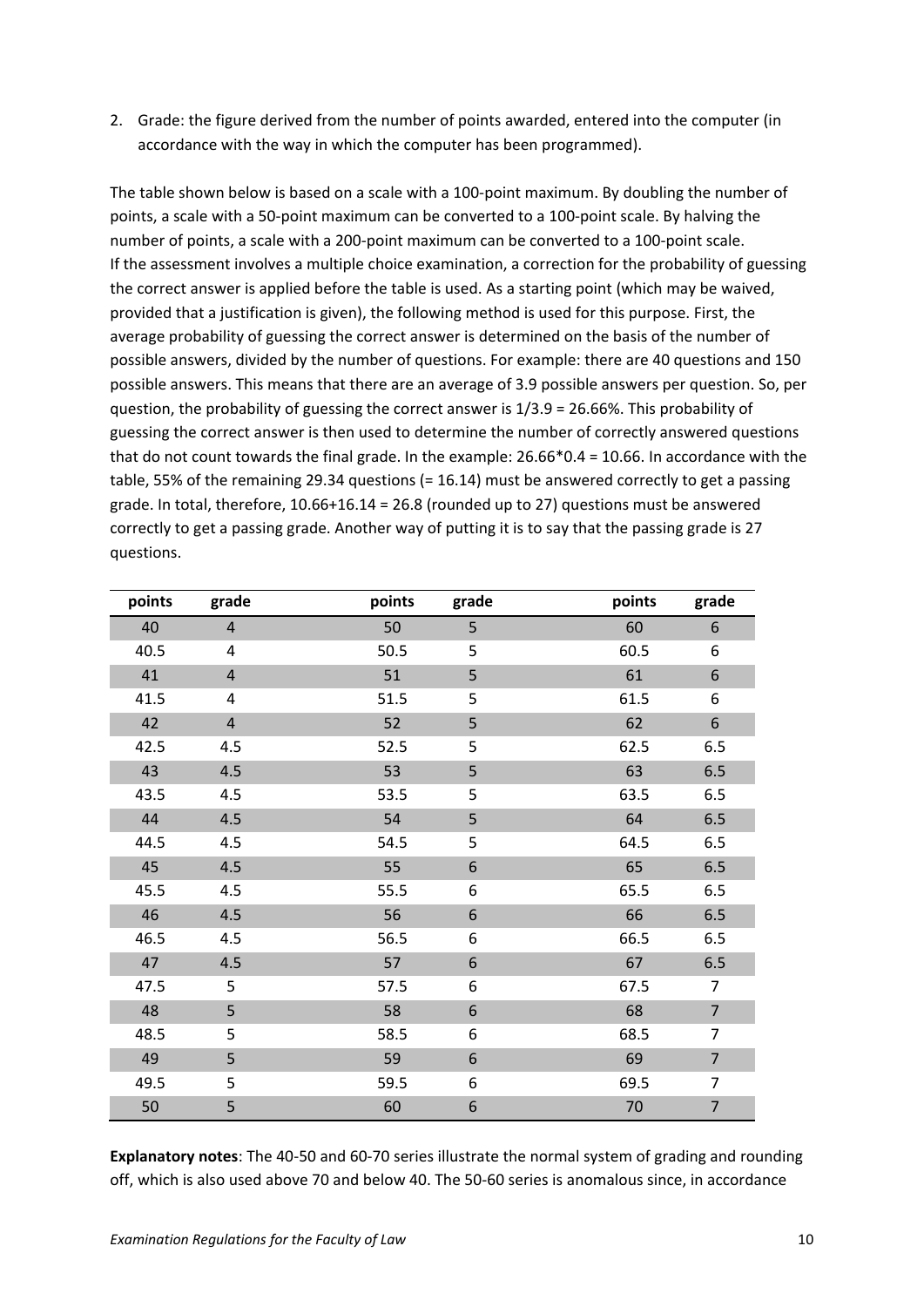with a decision by the Executive Board dd. 20 April 2000, grades between 5 and 6 cannot be awarded.

Words, rather than numbers, can also be used to grade components designated by the Examination Board. These are as follows: Exemption (VRS), Fail (OV), Pass (V) Good (G), Pass (VLD) or Fail (NVLD). The corresponding English terms are, respectively: Exemption, Fail, Pass and Good, Pass and Fail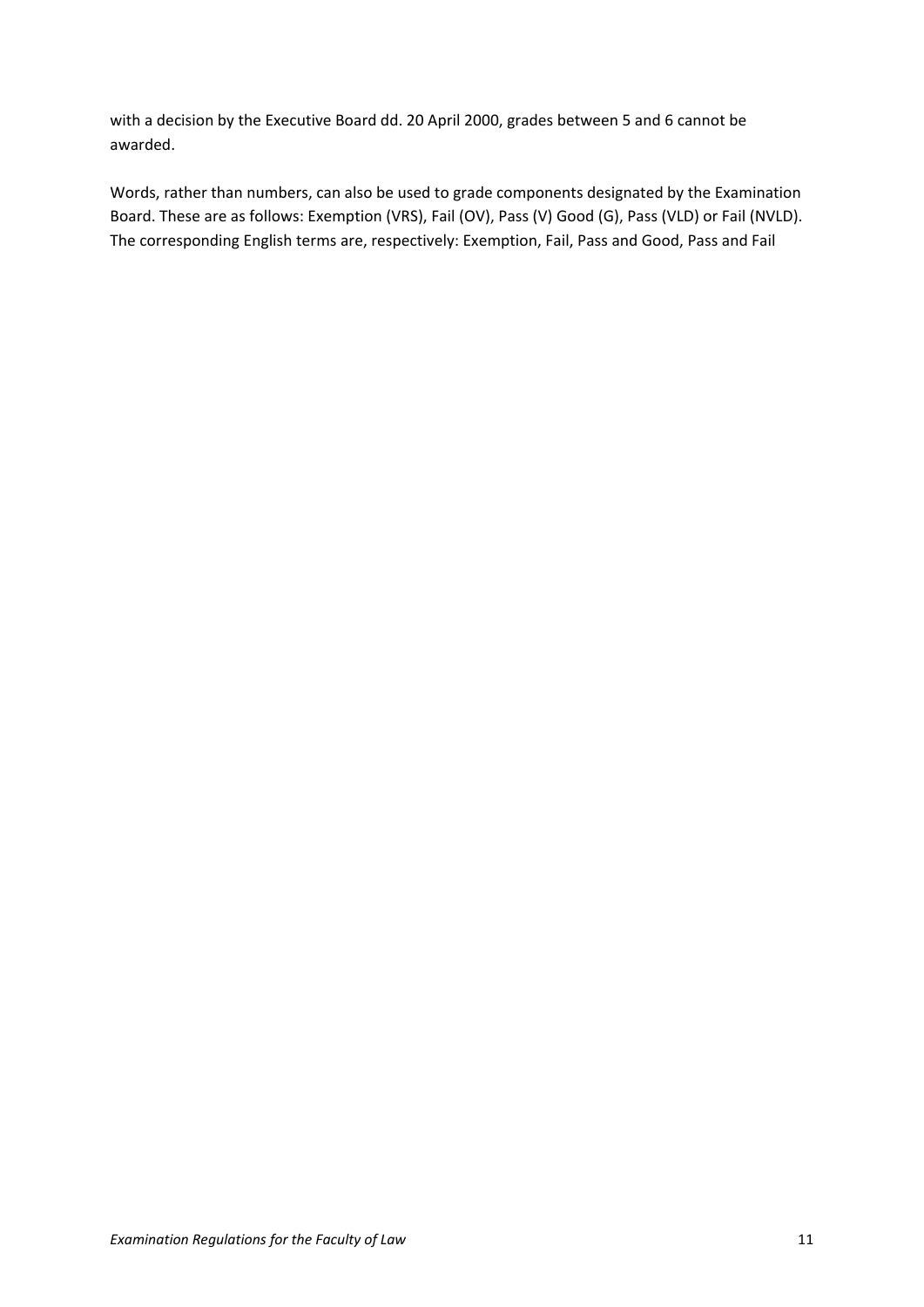#### <span id="page-11-0"></span>**Procedural regulations**

The Examination Board has drawn up the following Procedural Regulations.

- In accordance with the Teaching and Examination Regulations (TER) of the programme in question, if candidates register for, and sit, examinations without having met the entry requirements, then their examination papers will not be graded.
- Students should be present well in advance.
- Students arriving after the examination has started will not be admitted, unless granted permission to do so by the examiner.
- All examination candidates must take their places in their allotted examination hall and must be in possession of a valid university registration card.
- This university registration card must be clearly visible on the desk, for monitoring purposes.
- Any books, notes, extracts etc. must be kept in a closed bag, unless their use is expressly authorized by the examiner or prescribed.
- Law-books may contain (self-made) tabs, if necessary with an article reference (juncto). It is not allowed to write anything in the law-books (no keywords, no article references, underscores and highlights are still allowed); checks will be made for compliance with these rules once the examination has started.
- No visits to the toilet are permitted, unless approved by the invigilator.
- No more than one individual may visit the toilet at the same time.
- Examination stationery and notepaper are provided. Students are not permitted to use their own jotting pads or writing paper.
- A ballpoint or fountain pen should be used during the examination. All answers must be in clearly legible handwriting.
- No talking is allowed once the first examination sheet has been distributed.
- No candidates may leave the examination hall during the final 20 minutes of the examination.
- At the end of the examination, both the examination stationary and all other pieces of paper provided (notepaper) must be handed in. Students who fail to submit any work for assessment will be awarded a grade of 1 (one).